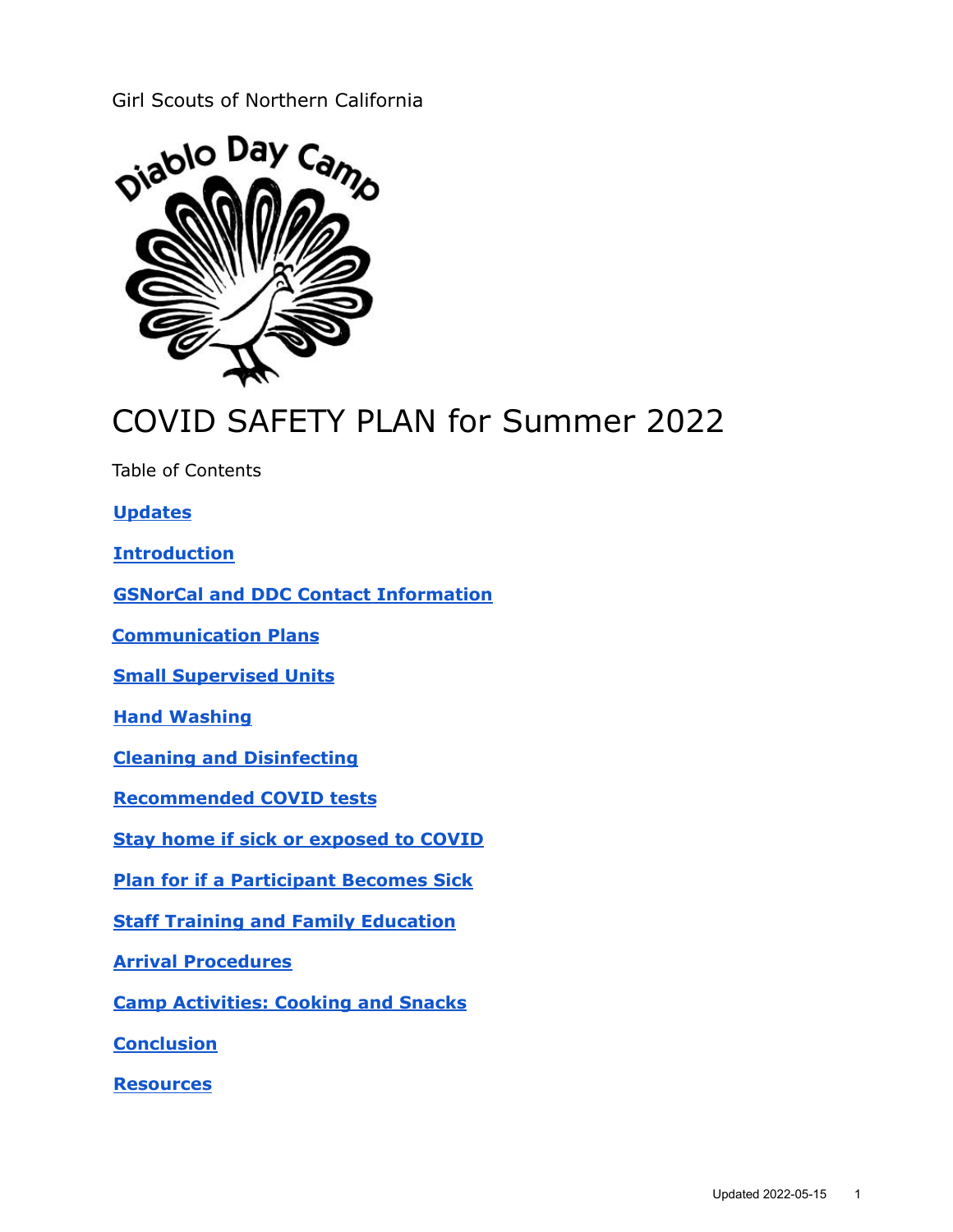#### <span id="page-1-0"></span>**Updates**

**DATE** NEW Info

#### <span id="page-1-1"></span>**Introduction**

Safety continues to be a top priority of Girl Scouting, and we will continue to put the health and safety of our campers and volunteers first throughout the summer camp season. We are regularly monitoring COVID updates and recommendations from the Center for Disease Control and Prevention (CDC), the California Department of Public Health (CDPH), Girl Scouts of the USA (GSUSA), Girl Scouts of Northern California (GSnorCal), the American Camp Association (ACA), and local authorities. We will continue to adjust our guidelines and processes with the goal of providing a safe and fun outdoor experience.

Diablo Day Camp (DDC) usually serves over 2,000 participants each summer. In 2021, the DDC Committee formed a COVID-19 Task Force. The DDC Committee reconvened the COVID Task Force to again discuss all aspects of camp and how to run sessions safely. This document is a result of those discussions. The Task Force, consisting of a wide variety of camp volunteers with experience in medicine, archery and training, was guided by many resources, including publications and online information from the sources mentioned above.

This Diablo Day Camp COVID Safety Plan provides detailed information to authorities and the day camp community that supports our ability to safely run camp. With this plan in place, our campers will be able to participate in sessions in the summer of 2022. We again welcome campers, elves [teenage helpers], adult volunteers (and their sons, if registered) to camp in June and July.

All information presented in this resource is subject to change. Guidelines and requirements may be changed and/or added at a later time pending changes in recommendations from the CDC, CDPH, GSUSA, GSNorCal, ACA and local authorities.

## <span id="page-1-2"></span>**GSNorCal and DDC Contact Information**

The DDC Administrator is the point of contact with the Girl Scouts of Northern California.

- Girl Scouts of Northern California, Cecilia, Director, Camps & Adventure
	- 1650 Harbor Bay Pkwy, Suite 100, Alameda, CA 94502
	- $\circ$  510-562-8470 x 4001
	- o [cthomson@gsnorcal.org](mailto:cthomson@gsnorcal.org)
	- [www.gsnorcal.org](http://www.gsnorcal.org)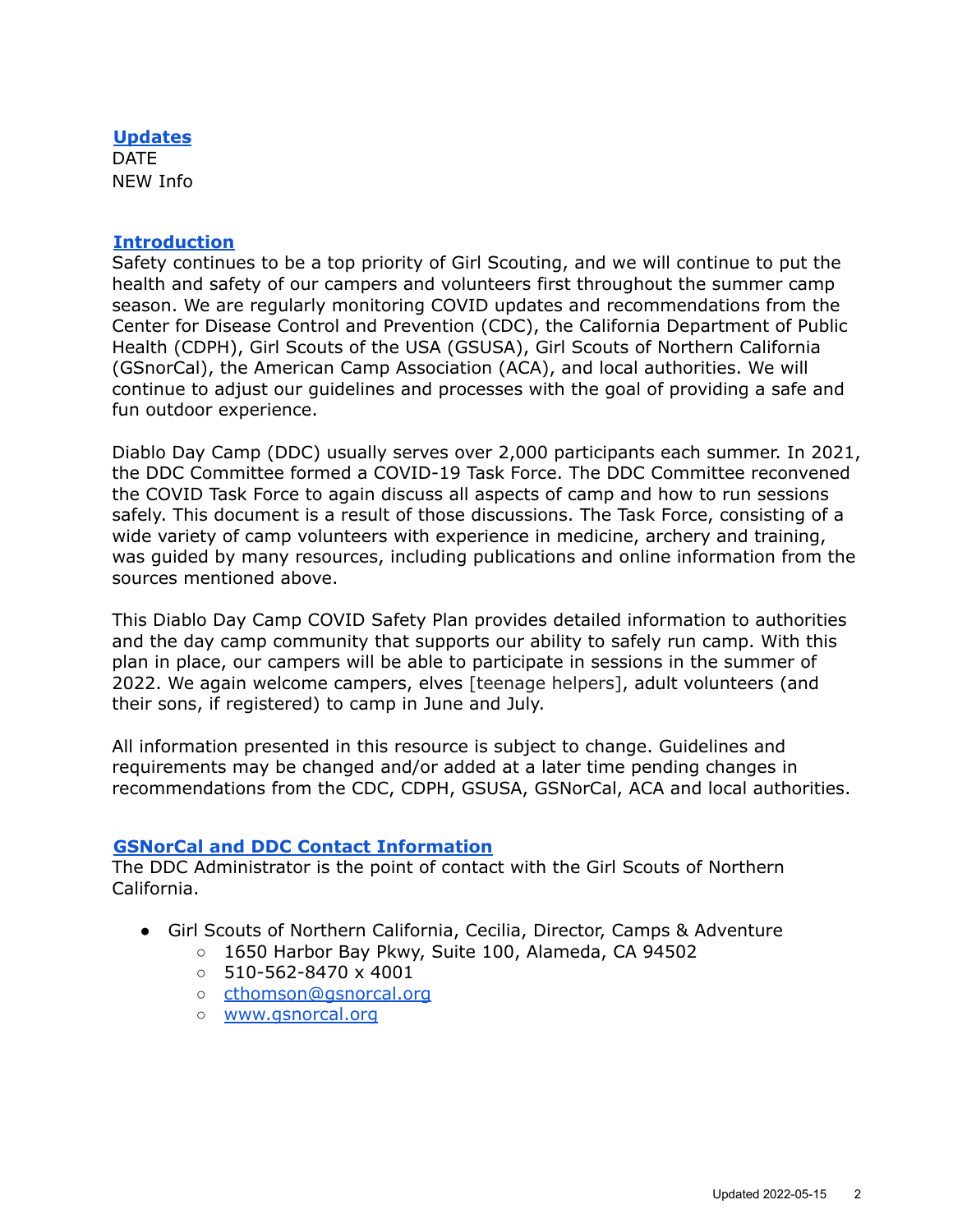- Diablo Day Camp, Lynn Sanford, Administrator
	- P.O. Box 803, Alamo, CA 94507
	- 925-963-4951
	- [administrator@diablodaycamp.org](mailto:administrator@diablodaycamp.org)
	- www.diablodaycamp.org

## <span id="page-2-0"></span>**Communication Plans**

Diablo Day Camp will maintain ongoing communication by website postings and regular emails to participant families. This Diablo Day Camp COVID Safety Plan is available on the Diablo Day Camp [website](https://diablodaycamp.org/).

Pre-camp communication with participants:

- Each participant will receive a COVID information email from the Camp Administrator.
- COVID protocols will be posted on the Diablo Day Camp [website.](https://diablodaycamp.org/)

## During and post-camp communications (if needed):

If there is a reported confirmed positive case during or within 10 days after the session:

- All camp participants will be notified by email that there has been a confirmed positive case at camp.
- Close contacts, including siblings and household members, will be advised to quarantine in accordance with CDC guidelines.

## <span id="page-2-1"></span>**Small Supervised Units**

Diablo Day Camp sessions will maintain small units.

- Whenever possible, units will be limited to no more than 18 children (up to 16 campers, and 2 elves), and no more than two adults.
- Schedules and movement at camp will minimize contact between units.
- Volunteers will be assigned to one unit and will work solely with that unit.
- Units will be kept separate from one another for special activities such as crafts, nature, and archery.
- Physical distancing between children in the same cohort will be balanced with developmental and socio‐emotional needs of the age group.
- Physical distancing between adults will be maintained to the greatest extent practical.
- When participating in activities that are conducted indoors, participants will be encouraged to wear face coverings. Masks will be provided to those people who want them.
- Specialized instruction (i.e. archery, crafts, nature, games) is generally provided to campers by other volunteers who are not part of the unit.

## <span id="page-2-2"></span>**Hand Washing**

Diablo Day Camp will follow current [CDC](https://www.cdc.gov/healthywater/hygiene/hand/handwashing.html) guidelines for hand washing. Hand washing/sanitizer stations will be readily available throughout the site so that all participants can frequently make use of them.

● Alcohol-based sanitizing gel will be available in every unit and core area. Participants who cannot use sanitizing gel due to medical reasons will be able to wash with soap and water.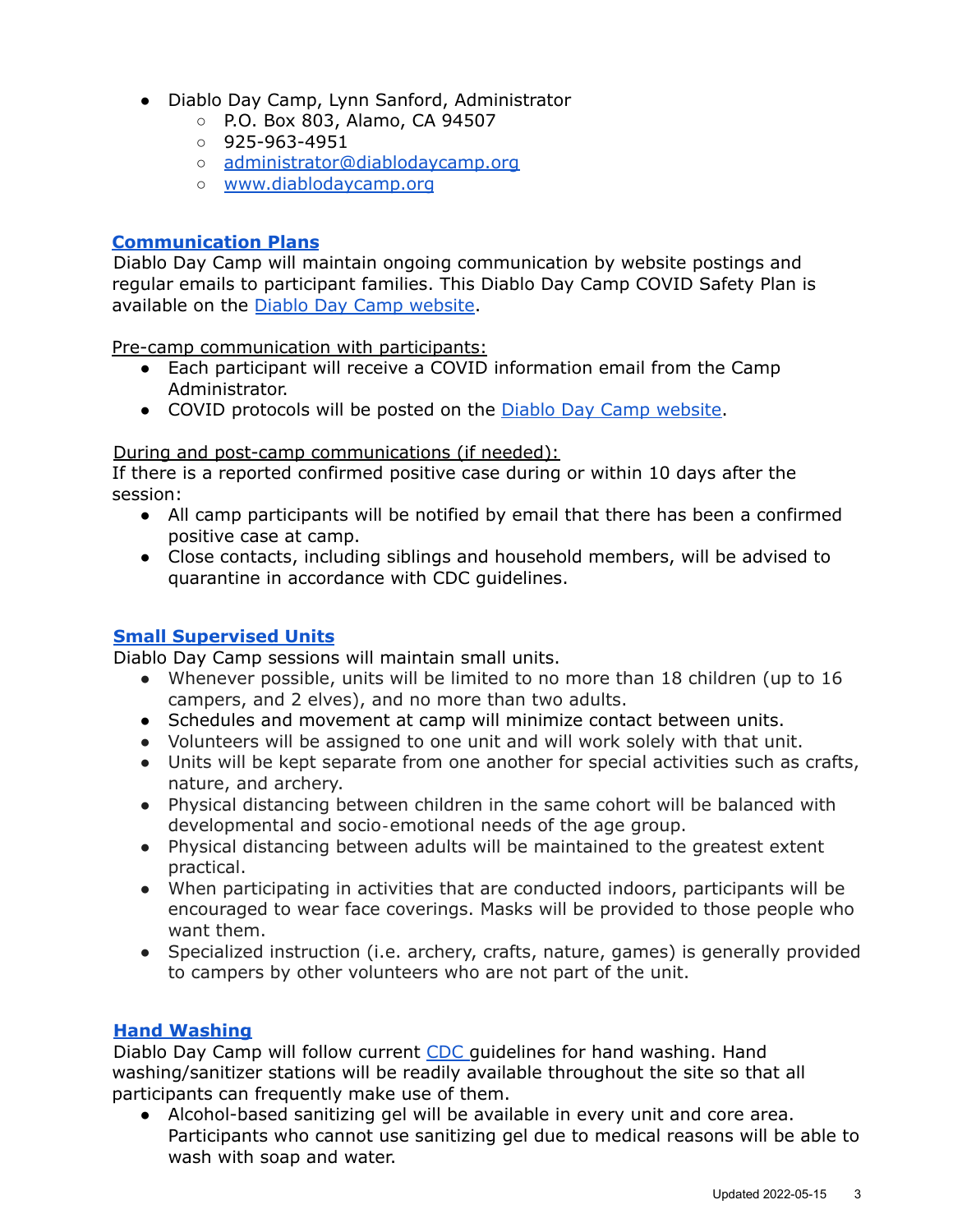- Handwashing stations will be available in every unit. Pop-up paper towel dispensers, hand soap and gray water disposal containers will be placed in each unit to facilitate hand washing.
- Soap dispensers, paper towels and signage will be placed at each BIFFY sink for handwashing. Soap dispensers will be refilled and paper towels replaced as needed.
- All participants will be encouraged to wash hands and/or apply hand sanitizer between activities: "Gel in and gel out."

### <span id="page-3-0"></span>**Cleaning & Disinfecting**

All areas of camp are cleaned regularly.

- **● Daily Cleaning**
	- Empty trash, recycling, and compost, if applicable.
	- Check and refill, as needed, paper towel, soap, and hand sanitizer dispensers.
	- Clean all soiled surfaces.
	- BIFFYs are monitored and cleaned regularly.
	- Note: Spigot drinking fountains will not be in use during camp.

#### <span id="page-3-1"></span>**Recommended COVID tests**

All participants are encouraged to test for COVID 3 to 5 days before attending their session of camp. This is optional. Either a monitored PCR test or a home rapid (antigen) test is acceptable. If the participant tests positive, GSNorCal policy states that they cannot attend camp. A full refund will be available. Please email a picture of the positive test (with the camper's name and birthdate) or the doctor's note when the refund is requested.

## <span id="page-3-2"></span>**Stay home if sick or exposed to COVID**

All participants are required to stay home if sick, for any reason. Many common illnesses have similar symptoms to COVID. See symptom list below.

If a participant is exposed to someone with COVID, they need to follow the GSNorCal COVID guidelines for quarantine, based on their vaccination status: <https://www.gsnorcal.org/en/our-council/news/2020/coronavirus-preparedness.html>

#### <span id="page-3-3"></span>**Plan for if a Participant Becomes Sick**

Should a participant feel sick or exhibit signs of illness that align with the symptoms of COVID at camp, they will immediately be separated from others in a designated isolation area.

Signs and symptoms of illness include:

- Fever 100 degrees or above
- Cough/runny nose/sore throat
- Nausea/vomiting
- Abdominal pain/diarrhea
- Sudden loss of taste/smell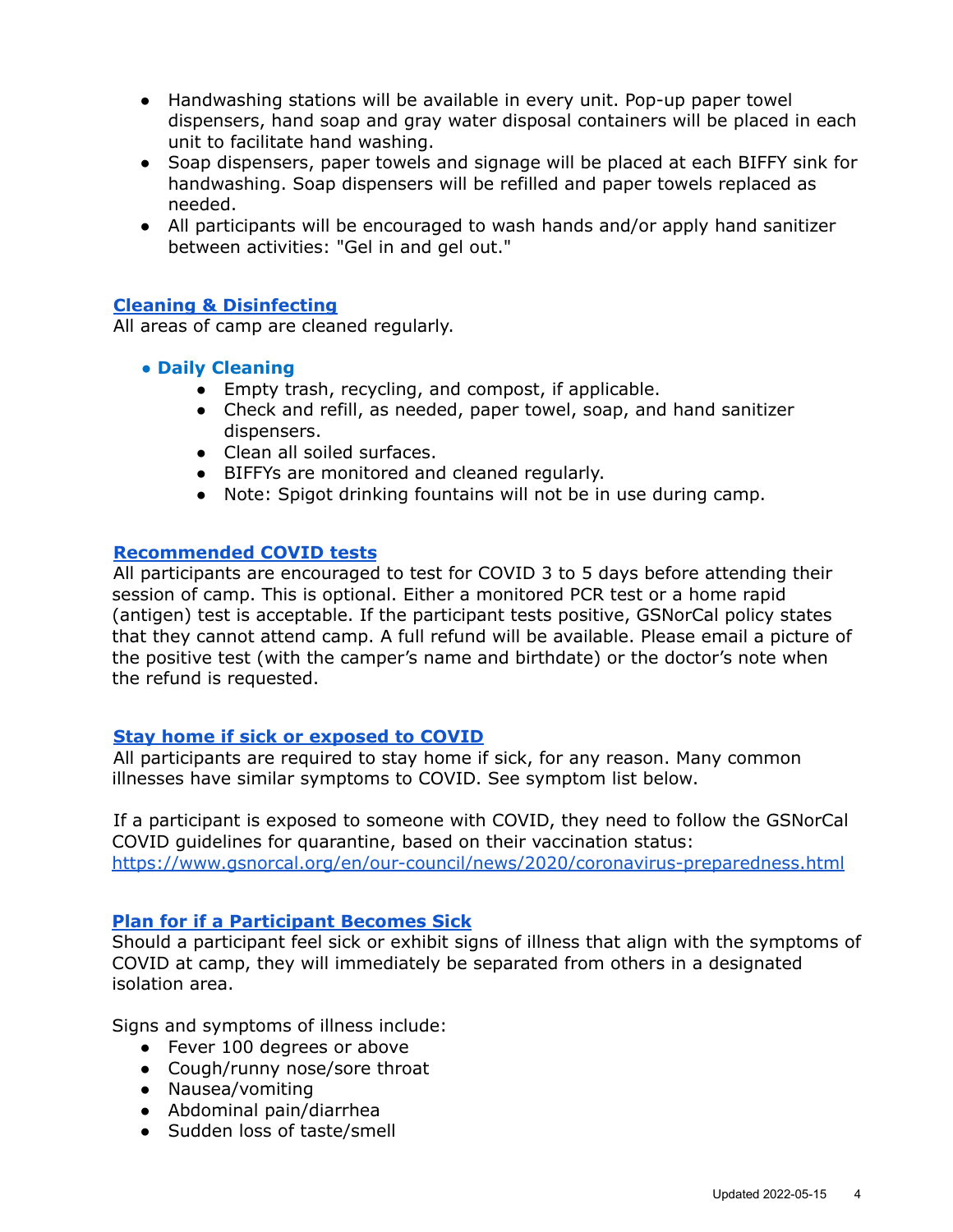If a participant become ill:

- The session first-aider will assess the participant's health.
- If the session first-aider determines that the participant should go home, the session first-aider will call the parent/guardian to have the participant picked up immediately.
- The participant and their family will be advised to contact their healthcare provider and consider COVID testing, if indicated.

A participant who has been sent home with suspected COVID symptoms must stay home until they are symptom free, without medication, for a period of at least 24 hours. A negative COVID test is required for the participant to return to camp. Either a monitored PCR test or a home rapid (antigen) test is acceptable. A picture of the negative test (with the camper's name and birthdate) or the doctor's note must be emailed to the session director the night before the participant can return to camp.

If there is a reported confirmed positive case during, or within 10 days after, the session:

- Diablo Day Camp will notify the Girl Scouts of Northern California.
- All camp participants will be notified that there has been a confirmed positive case at camp.
- Camp areas that the confirmed positive individual occupied will be cleaned and disinfected, as outlined in the Cleaning & Disinfection section of this plan.

## <span id="page-4-0"></span>**Staff Training and Family Education**

Participants and their families will be informed of the details of this Diablo Day Camp COVID Safety Plan and will be asked to comply with it. This Safety Plan and the resources referenced are available to all members of our community on the [Diablo](https://diablodaycamp.org/) Day Camp [website](https://diablodaycamp.org/).

All session directors and other volunteers will be trained on the safety guidelines outlined in this Diablo Day Camp COVID Safety Plan.

Family education will consist of many different aspects of COVID safety protocols including:

- symptoms and when to stay home
- camp procedures
- hand washing
- mask wearing
- <span id="page-4-1"></span>● physical distancing

#### **Arrival Procedures**

Diablo Day Camp will not require an online check-in or temperature verification upon arrival. Also note:

- Carpooling is allowed by the Girl Scouts of Northern California, however, they strongly recommend that drivers and passengers wear masks.
- Parents and guardians are not allowed at camp other than to drop off or pick up campers.